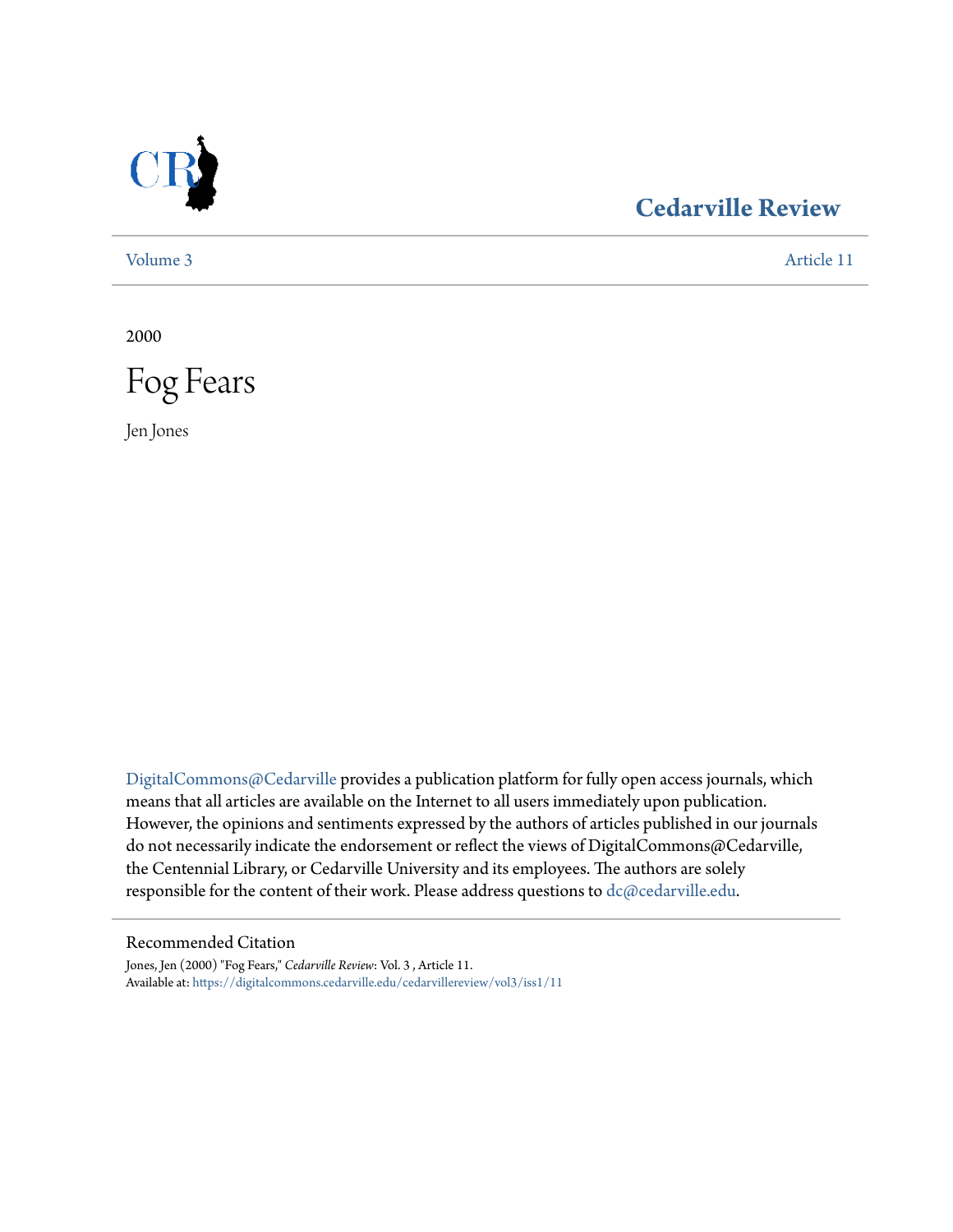## Fog Fears

Browse the contents of [this issue](https://digitalcommons.cedarville.edu/cedarvillereview/vol3/iss1) of *Cedarville Review*.

#### **Keywords**

Poetry

# **Creative Commons License**

This work is licensed under a [Creative Commons Attribution-Noncommercial-No Derivative Works 4.0](http://creativecommons.org/licenses/by-nc-nd/4.0/) [License.](http://creativecommons.org/licenses/by-nc-nd/4.0/)

Follow this and additional works at: [https://digitalcommons.cedarville.edu/cedarvillereview](https://digitalcommons.cedarville.edu/cedarvillereview?utm_source=digitalcommons.cedarville.edu%2Fcedarvillereview%2Fvol3%2Fiss1%2F11&utm_medium=PDF&utm_campaign=PDFCoverPages)



This poetry is available in Cedarville Review: [https://digitalcommons.cedarville.edu/cedarvillereview/vol3/iss1/11](https://digitalcommons.cedarville.edu/cedarvillereview/vol3/iss1/11?utm_source=digitalcommons.cedarville.edu%2Fcedarvillereview%2Fvol3%2Fiss1%2F11&utm_medium=PDF&utm_campaign=PDFCoverPages)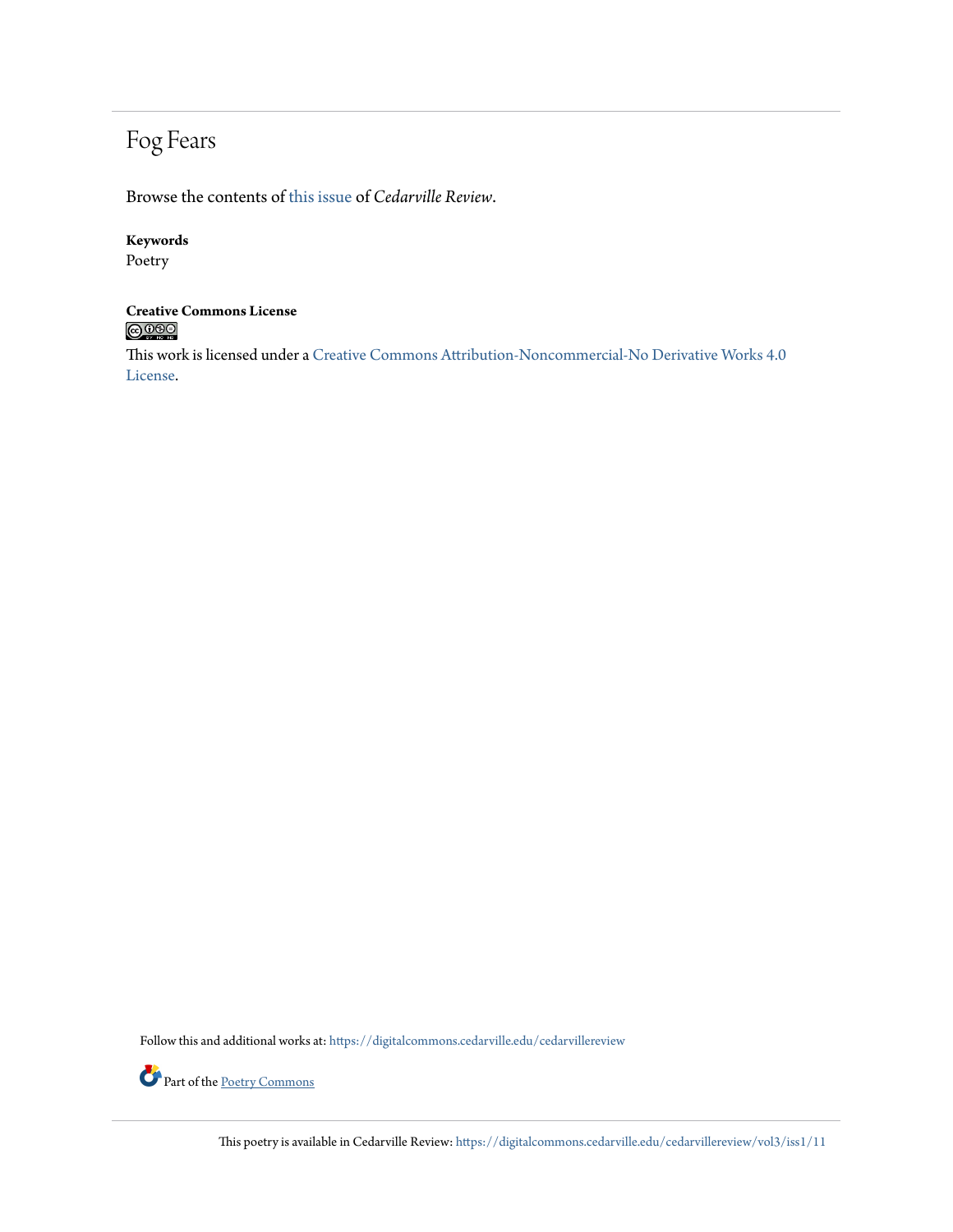### Fog Fears ~ Jen Jones

The earth so full of fog fears and blind us to find us here we are, awakened, walking at 3 a.m. down the street on weary feet, that carry us through the middle of this lonesome nowhere town.

And I admit that I'm afraid. Of all this world has to offer and all it doesn't come through with, how it has nothing to do with what it promised. And at the same time I don't want it, I say I don't want it, and I mean it, but I know to be honest I do. And sometimes dreams are better off left off, away from reality; but in reality you never quite know that, till all of a sudden you do- and my fear is that it will all be too late.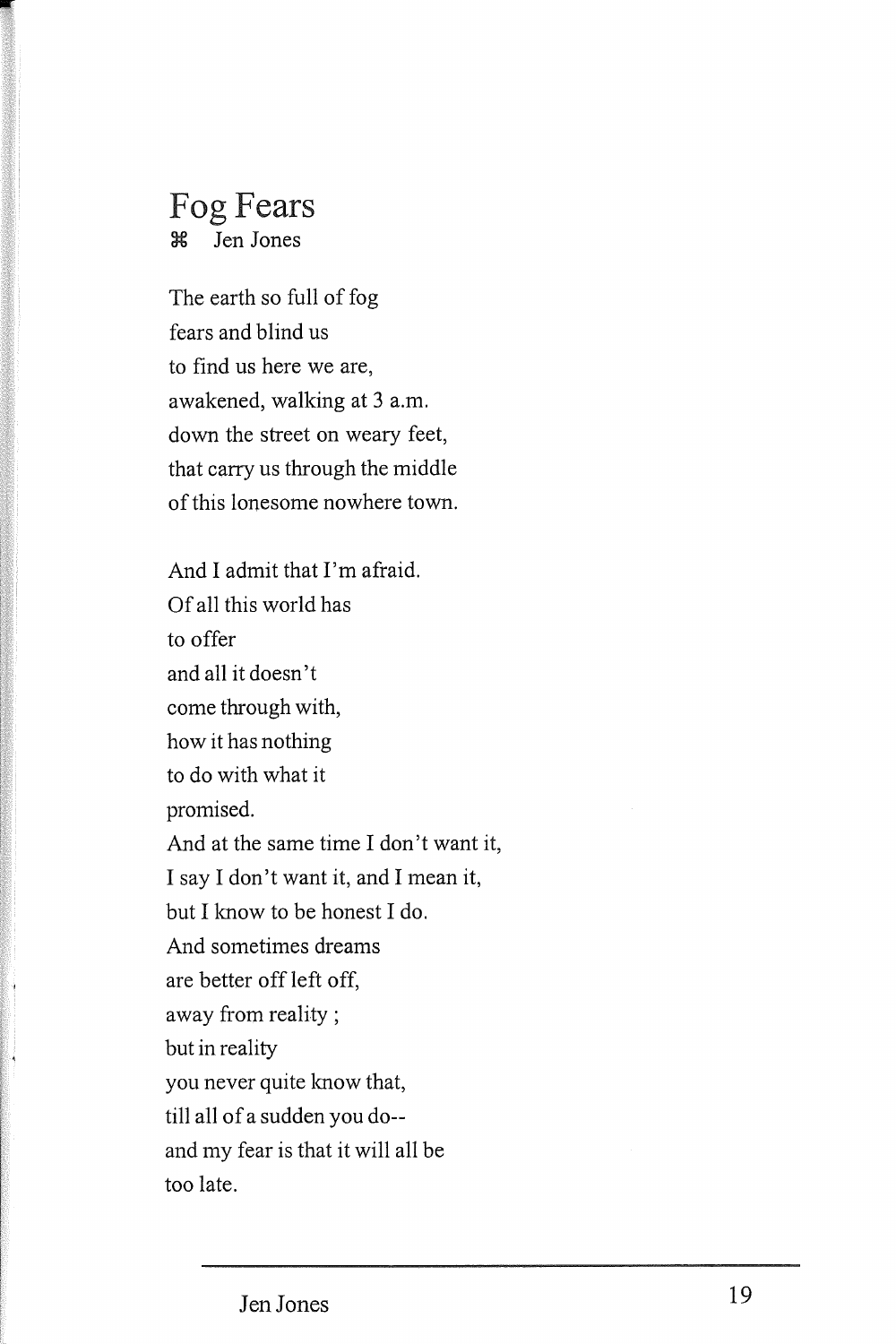The air is just a little wetter now, and no I can't explain but I know you know how the rain falls comfort dripping down, so you know why I mean I just feel a little better somehow- and I'm walking with you, so that helps too.

The fog is pushing in around- and the fear of falling, falling down and being lost forever and never seeing through it all again, it grips us, trips us upbut God is faithful God is here. I know I cannot see Him but I know that He is nearstill, what if we lose touch... what if life just gets so much that it breaks us?

Now the raindrops whisper down limb from sky to branch then ground, plopping splatting soothing sound- like something old is new again- and I am glad you are my friend, quietly walking beside me.

So then you say that it's the same with you- that your heart fears all the tears the world has shown your eyes. And what if, too,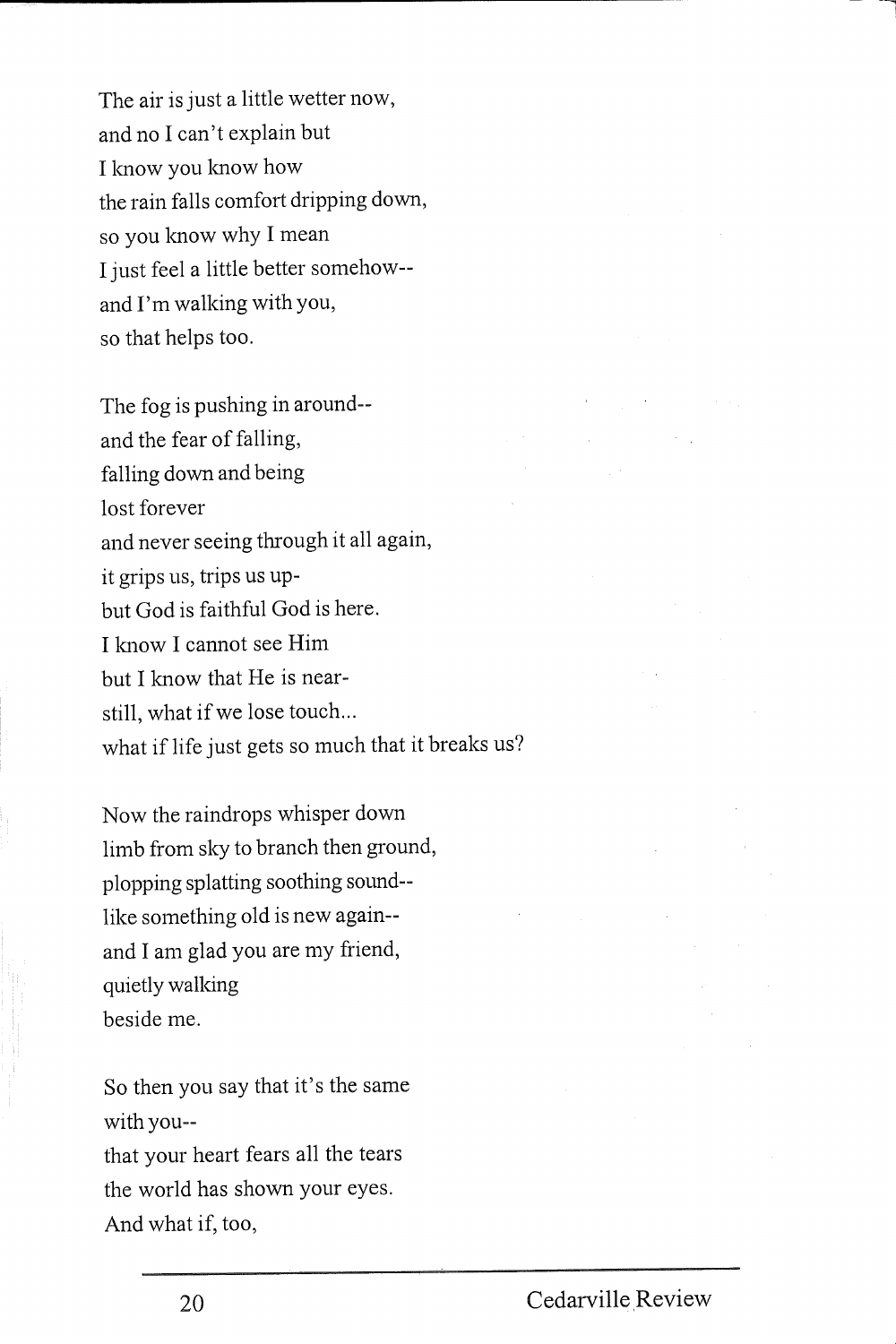we make it through alright- well, we still have to get there from here through this air of surrounding cloudand what if, just what if it's blinding us more than we see... and all this time that we're waiting for opportunity, we're actually wading *in* opportunity- but for the whole life of us we've been ignorant to it all. And I agree. I fear the same.

But even worse is that, in saying it all, the cloud seems only thicker, closer. That in all of this fog isn'tjust enveloping me, *I'm breathing it too.*  And that's what I fear the most.

A hushed moment, silence acknowledges our fears in this melancholy drear of nightalmostmoming.

But the rain is a little wetter now, and I feel a little better now.

I cannot reach out and touch my God, but there's a peace of Him <sup>111</sup>you. And sometimes I know He's put you here

just to help me make it through this